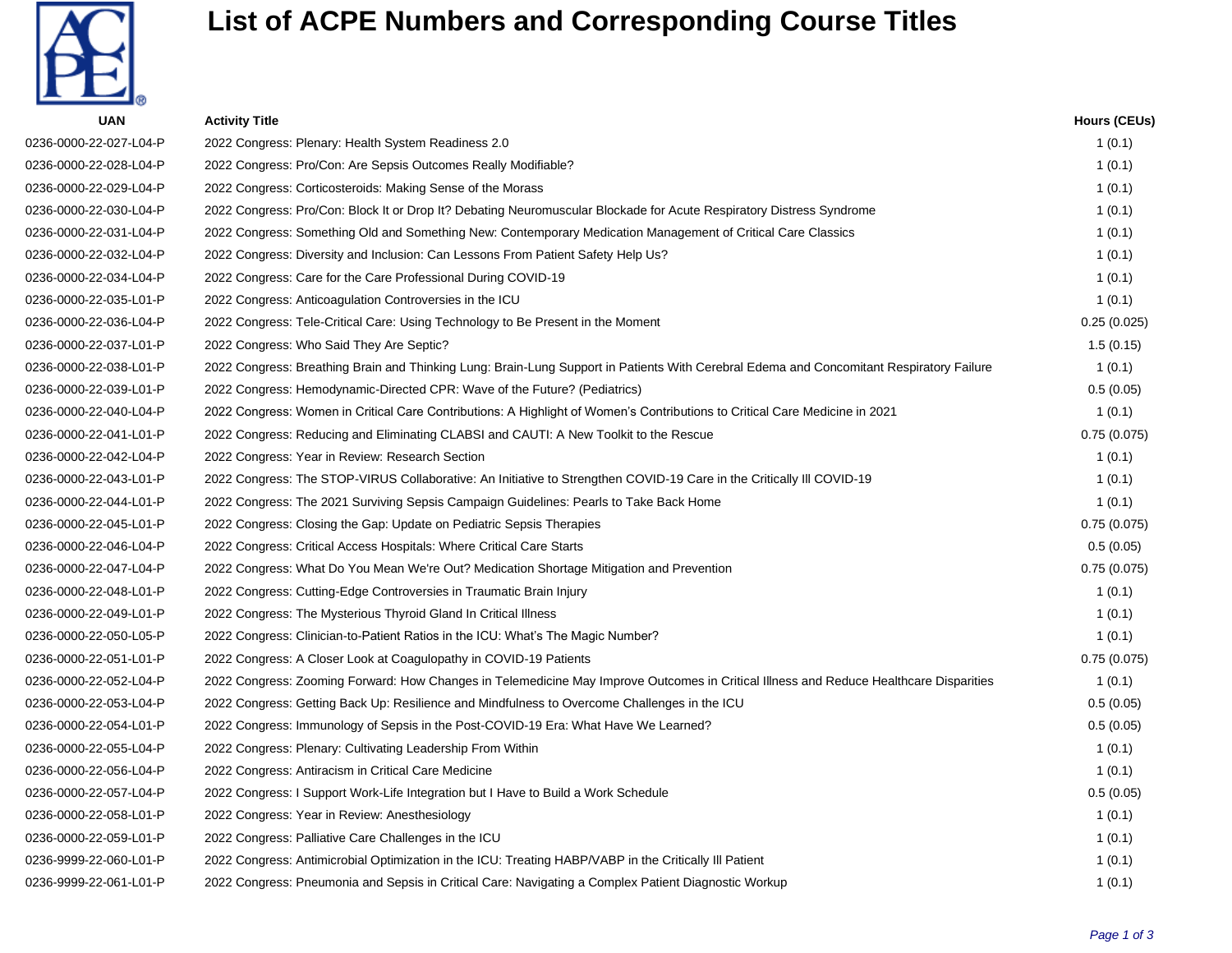

## **List of ACPE Numbers and Corresponding Course Titles**

| 0236-0000-22-062-L01-P | 2022 Congress: COVID-19 and the Immune System                                                                                                                                           | 2(0.2)      |
|------------------------|-----------------------------------------------------------------------------------------------------------------------------------------------------------------------------------------|-------------|
| 0236-0000-22-063-L04-P | 2022 Congress: Turf, Institutional Power, Ego, and Fund Flow: The CCO Solution                                                                                                          | 1(0.1)      |
| 0236-0000-22-064-L01-P | 2022 Congress: Pro/Con: Bust the Clot or Suck It Out: Controversies in Pulmonary Embolism Management                                                                                    | 0.75(0.075) |
| 0236-0000-22-065-L01-P | 2022 Congress: Pro/Con: Burn Resuscitation: How Much to Pour and With What?                                                                                                             | 0.75(0.075) |
| 0236-0000-22-066-L01-P | 2022 Congress: Resistance Is Not Futile: Emerging Strategies for the Treatment of Multidrug-Resistant Infections in the ICU                                                             | 1(0.1)      |
| 0236-0000-22-067-L01-P | 2022 Congress: Treading the Murky Waters: Controversies in Management of Liver Failure in the ICU                                                                                       | 0.5(0.05)   |
| 0236-0000-22-068-L01-P | 2022 Congress: Lions, Tigers, and Bears: The World Wide Web of Resuscitation Adjuncts                                                                                                   | 0.75(0.075) |
| 0236-0000-22-069-L01-P | 2022 Congress: Vitamin D and Zinc in ICU Settings                                                                                                                                       | 0.5(0.05)   |
| 0236-0000-22-070-L01-P | 2022 Congress: Year in Review: Pharmacy                                                                                                                                                 | 1(0.1)      |
| 0236-0000-22-071-L01-P | 2022 Congress: Pediatric TAXI-CAB Guidance                                                                                                                                              | 1(0.1)      |
| 0236-0000-22-072-L05-P | 2022 Congress: ESICM/SCCM Joint Session: How Data Science Will Affect You and Your Patients                                                                                             | 1(0.1)      |
| 0236-0000-22-073-L05-P | 2022 Congress: Ask the Expert Panel: Exploring the Nuances of Tele-Critical Care Beyond Bedside Management                                                                              | 0.5(0.05)   |
| 0236-0000-22-074-L01-P | 2022 Congress: Redefining Perioperative and Critical Care Research: Epigenetic Mechanisms of Recovery From Critical Care Insults and the Role of<br>Trained Immunity for Future Therapy | 0.75(0.075) |
| 0236-0000-22-075-L01-P | 2022 Congress: Expecting the Unexpected: Critical Care Management of Uncommon Immunologic Syndromes                                                                                     | 1(0.1)      |
| 0236-0000-22-076-L01-P | 2022 Congress: #TummyTime: How COVID-19 Brought Together the Pediatric and Adult Critical Care Communities and What It Should Teach Us About<br>Opportunities for Future Collaboration  | 1(0.1)      |
| 0236-0000-22-077-L01-P | 2022 Congress: A Refresher on Oncologic Emergencies                                                                                                                                     | 1(0.1)      |
| 0236-0000-22-078-L01-P | 2022 Congress: Now What Do I Do? Dealing With Catastrophic Complex Wounds in the Critically III                                                                                         | 0.75(0.075) |
| 0236-0000-22-079-L01-P | 2022 Congress: Modified Clinical Emergency Processes in the Era of COVID-19 and Other Highly Infectious Diseases                                                                        | 1(0.1)      |
| 0236-0000-22-080-L01-P | 2022 Congress: Vasoplegic Syndrome: In Search of the Silver Bullet                                                                                                                      | 1(0.1)      |
| 0236-0000-22-081-L04-P | 2022 Congress: Managing Up: Conversations About Diversity and Inclusion                                                                                                                 | 1(0.1)      |
| 0236-0000-22-082-L01-P | 2022 Congress: A Critical Discussion of Biomarkers in Critical Care                                                                                                                     | 1(0.1)      |
| 0236-0000-22-083-L05-P | 2022 Congress: The Role of Patients and Families in the Quality and Safety Mission: We Are ONE / Updates and Future Directions Quality and Patient<br>Safety                            | 0.25(0.025) |
| 0236-0000-22-084-L05-P | 2022 Congress: Thought Leader: The Future of Critical Care: Artificial Intelligence to Zoom Family Meetings                                                                             | 1(0.1)      |
| 0236-0000-22-085-L05-P | 2022 Congress: How to Succeed When You're the Only In the Room                                                                                                                          | 1(0.1)      |
| 0236-0000-22-086-L01-P | 2022 Congress: Long-Term Pediatric Functional Outcomes: Survivorship Before and After COVID-19                                                                                          | 0.25(0.025) |
| 0236-0000-22-087-L04-P | 2022 Congress: Bystander, Upstander, or Ally? Strategies for Supporting DEI in the Workplace                                                                                            | 1(0.1)      |
| 0236-0000-22-088-L04-P | 2022 Congress: Educational Leadership Panel Session: How to Debate Dr. Internet: Dealing with Misinformation and Fake News                                                              | 0.75(0.075) |
| 0236-0000-22-089-L04-P | 2022 Congress: Plenary: The Role of Critical Care Professionals in Allocating Scarce Resources                                                                                          | 1(0.1)      |
| 0236-0000-22-090-L04-P | 2022 Congress: Plenary: Pro/Con: Telesimulation in Critical Care: Lessons Learned                                                                                                       | 1(0.1)      |
| 0236-0000-22-091-L04-P | 2022 Congress: Microaggressions in a Clinical Encounter: Cultural Competence in Action                                                                                                  | 1(0.1)      |
| 0236-0000-22-092-L01-P | 2022 Congress: Year in Review: Internal Medicine                                                                                                                                        | 0.5(0.05)   |
| 0236-0000-22-093-L01-P | 2022 Congress: Healing and Recovery Post-COVID-19: A Multiprofessional Perspective                                                                                                      | 0.5(0.05)   |
| 0236-0000-22-094-L04-P | 2022 Congress: Saying the Unsaid: Gender Culture in Critical Care                                                                                                                       | 1(0.1)      |